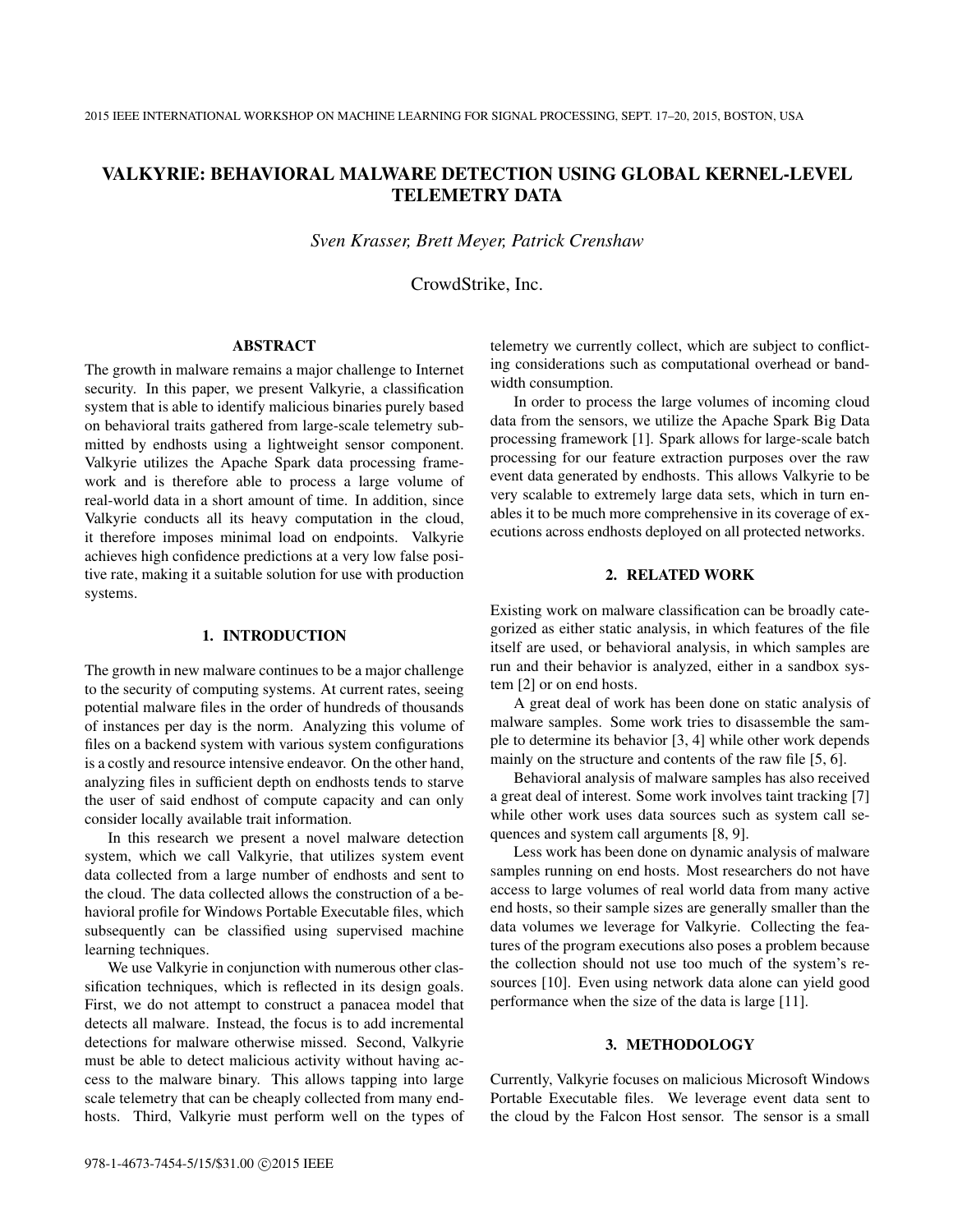kernel-level driver that instruments a number of system event sources. While Falcon Host is a commercial product, the subset of data that Valkyrie utilizes can be instrumented with moderate effort.

#### 3.1. Raw Data

Raw event data generally contains a timestamp and an identifier for the associated process (PID), which is unique for every process in the data set, i.e. also across multiple machines.

The raw data used is a subset of data submitted by sensors. For the classifier presented in this research, we focused on information that can be collected cheaply and is already readily available in our data set. The majority of the event data utilized falls into the following categories.

- Process data. On process creation, an event is dispatched containing information on the hash of the primary module, file name information, privilege level, and the parent process PID. Another event is dispatched on process termination.
- Network data. Source/destination IPs and ports plus information on the network layer protocol are sent.
- DNS data. Information on A or AAAA records that are looked up is sent.
- Files written. File name and type information are sent for a number of types of interest including Portable Executable (PE) files, scripts, PDF files, archives, etc.

For some events, the sensor automatically applies data reduction heuristics to its cloud transmissions. For example, information on registry changes are relayed when relating to persistence (i.e. for auto-start extensibility points) in a network-enabled context. Other preconditions are possible but not applicable to Valkyrie.

# 3.2. Field Data

The raw event data outlined above is collected from a large number of sensors. The subset of events used for feature extraction amounts to about 3 billion per day. Valkyrie evaluates only events for the first 100 seconds of execution time of a process. This allows us to reduce the data size and enables us to reach a verdict fairly quickly if required. Various models can easily be trained using varying timeframes achieving similar results, which is out-of-scope of the work presented in this paper.

#### 3.3. Sandbox Data

Since the field data is collected from production systems, we see a vastly larger amount of clean files than dirty files. To get to a more balanced data set suitable to train a classifier, we bolster the number of dirty files by installing the sensor in a



Fig. 1. Data flow

sandbox and executing files retrieved from a feed of suspected malware in it.

The prior probability for a file to be malware is significantly higher if the file was executed in the sandbox. Therefore, extra care must be taken such that the classifier does not pick up on sandbox-specific artifacts in the event data. In other words, we must assure that the classifier is trained on maliciousness and not on detecting whether a file ran in the sandbox. There are a number of potential artifacts that must be avoided, which include the following.

- Execution time. The sandbox runs a sample for a shorter amount of time than a production system. Since Valkyrie only evaluates 100 seconds of data, this does not impact the classifier.
- Parent process. In sandbox executions, the executed sample is always started by the same parent. Therefore, information on the parent cannot be used for classification purposes.
- Location of file. The sandbox always executes samples from the same directory. Hence, such path-based features cannot be used.
- Exit code. The exit code of a program once it terminates cannot be used since many sandbox executions are silently terminated when the sandbox VM is stopped.

The resulting data flow is shown in Figure 1. Field data mainly contributes to the clean file corpus. Sandbox data assures sufficient dirty data is available as well. The unlabeled data that we use for prediction is derived from field data.

#### 3.4. Features

Based on the raw events outlined in Section 3.1, features are computed in three steps: (1) direct process features, (2) children features, and (3) per-hash features.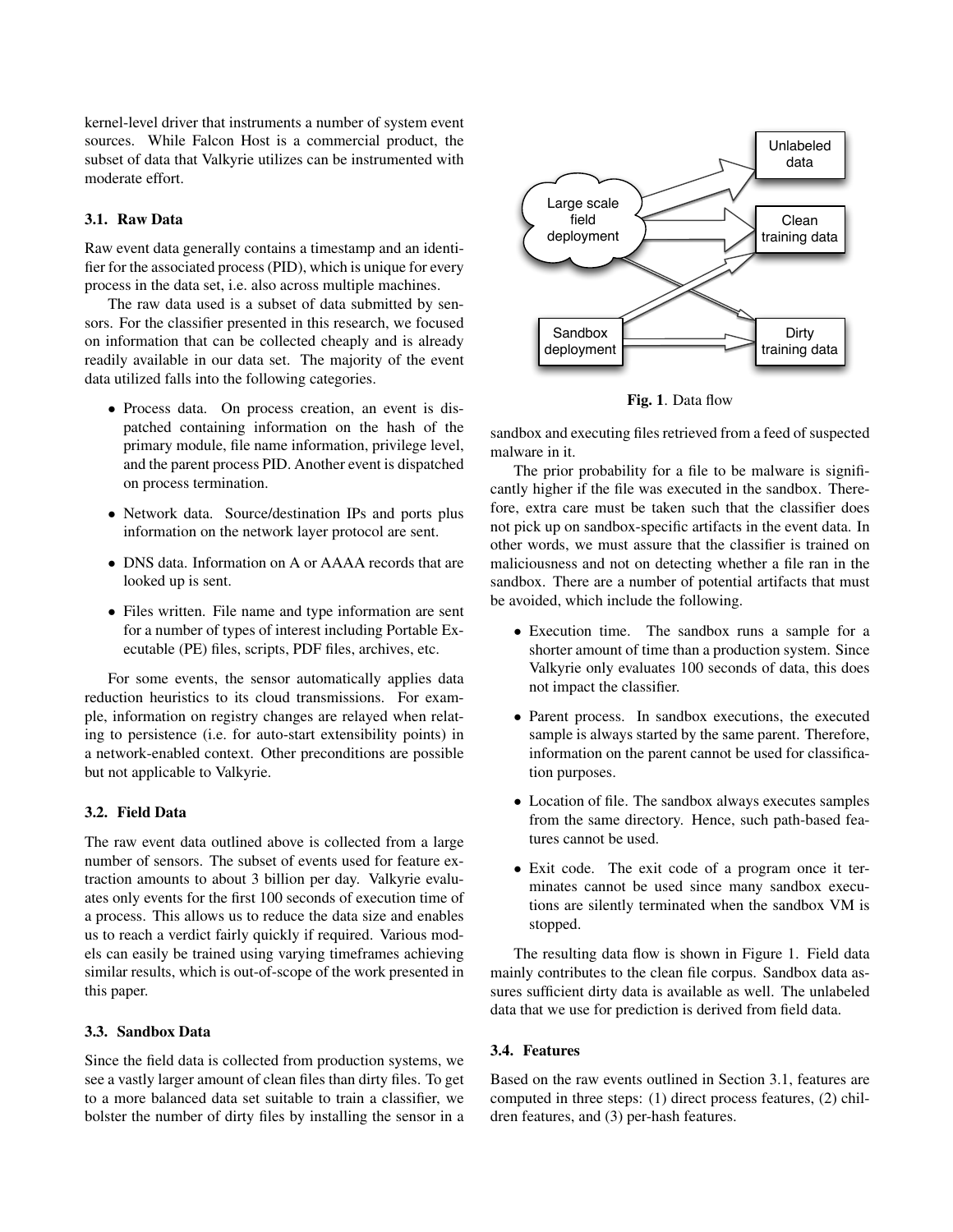As the first step, all data we have pertaining to a single process is aggregated. In some cases, this corresponds to a one-to-one mapping of events to features. For example, our raw data contains one event type indicating that a process deleted its own executable file on disk. In other cases, there are one-to-many mappings between processes and events. For these cases, we use an aggregation function over all instances of an event per process. For example, the mean length of domain names looked up via DNS is computed by aggregating all DNS events per process. Other aggregation functions are used for other raw data. Valkyrie uses mean, variance, maximum, minimum, count unique, and sum, which are configured depending on the raw data being aggregated.

During the next step, all direct children and their children (the second-order children or grandchildren) of a process are aggregated into two sets: one set with only children and one set with children and second-order children. For each of these sets, a select number of features computed in the first step are aggregated again (using a selection of the aggregation functions mentioned previously). For example, for the mean length of domain names, we compute both the mean and the variance across the set of children and the set of children and second-order children. This example yields four features that we associate with the parent process.

As the last step, all per-process data is aggregated by the hash of the binary file corresponding to the process. This yields a behavioral feature vector for the hash that is based on one or more executions of the process and also accounts for the behaviors observed for child processes spawned by those processes.

This flow of raw event data into aggregated features is depicted in Figure 2. One-to-one mappings are copied into process and children records (a). One-to-many mappings are aggregated and then copied as a single feature (b). A selection of children features is aggregated using multiple techniques resulting in additional process features (c). Depending on the type of raw data, this step may be conducted twice, once for direct children and another time for direct children and second-order children combined. Finally, all process records for processes sharing the same hash are aggregated into a hash record (d). Again, multiple aggregation techniques are used resulting in multiple target features. An advantage of this aggregation model is that it can be easily scaled to large data sizes using Big Data technology (see Section 4).

The resulting features tend to have noisy distributions with many large outliers. We were able to improve classification performance compared to regular standardization using the following scaling heuristic. First, we apply a double-sided logarithm:

$$
f(x) = \text{sgn}(x)\log(1+|x|)
$$

The intent is to attenuate high-valued outliers, which occur frequently. The resulting values are then subjected to standardization for  $\mu = 0$  and  $\sigma = 1$ . Lastly, we apply the sig-



Fig. 2. Aggregation of raw event data

moid function, which maps all data points into  $(0, 1)$ :

$$
g(x) = \frac{1}{1 + e^{-x}}
$$

On top of these dense features, we also extract sparse features. For example, we use the suffix of files written as a range of sparse features with one feature allocated per suffix. Sparse features are either binary (i.e. either zero or one), in which case we do not normalize them further, or they are counts, in which case we normalize them by the number of processes seen for the hash for which we compute the behavioral features.

As with dense features, we also compute sparse features over children and second-order children. For sparse features, we determined that adding both sparse features for children and for children plus second-order children does not introduce more useful information (and in fact the increased dimensionality becomes detrimental to classification performance). Therefore, sparse features for children are always for the direct and second order children combined. Furthermore, we add the sparse features for the parent as well. For example, the sparse children features for file suffixes written contain features for all the suffixes for the parent, its direct children, and its second-order children.

The final data set contains 868 dense features and over 286 million sparse features. More details on the most informative features are covered in Section 5.2.

## 3.5. Ground Truth

A sufficient amount of properly labeled training data is a crucial prerequisite for supervised machine learning. For Valkyrie, we leverage numerous sources for labels. First, we use manually curated lists of labels for both clean and dirty files as well as files that we want to exclude from training such as adware. Second, we utilize an extensive whitelist based on software downloaded from reputable sources for clean labels. Third, we leverage data from VirusTotal [12] in various ways: files that are detected by more than  $x$  AV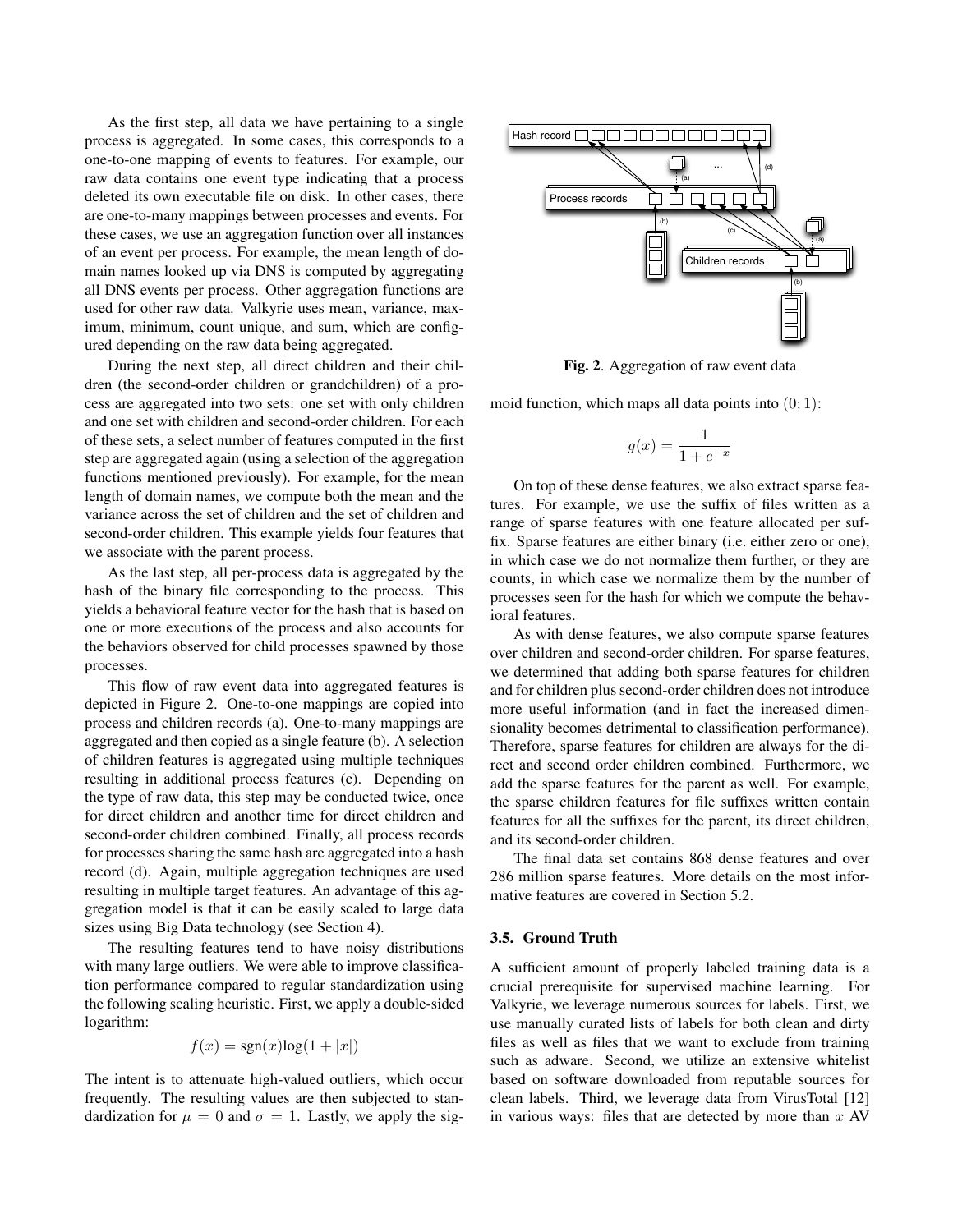engines are labeled as dirty, files that are flagged as *goodware* are labeled as clean, and files that are signed using a trusted certificate are also labeled as clean.

For the latter condition, we validate that the certificate chain for the file is valid and that the leaf certificate of the chain is trusted. That trust is determined by using a manually curated whitelist of known-good certificates. This is necessary since many adware executables and other potentially unwanted programs (PUPs) are properly signed, but we do not want to use either as part of our clean training data.

#### 4. IMPLEMENTATION

We implemented the feature extraction code in Python 2.7, as it gave us much flexibility and access to helpful libraries for different sections of the feature space. We ran the code using PySpark, the Python extension for Apache Spark, on a Spark cluster configured to handle the high volumes of data we needed to process for feature extraction.

For training, we conducted feature extraction over hourly chunks of data. In our deployment, this allows for an efficient use of resources for bulk processing. For prediction, feature extraction can be conducted over differently sized batches or it can utilize Spark's stream processing features. In the training data set, we sampled the instances per hash in the field data. This is conducted in order to keep parity with the sandbox data. Since in the sandbox a hash may only be run once or a small number of times, we aimed to ensure that we did not heavily weight hashes that may appear in many of our onehour processing windows. The final data set used for training contained 127,092 clean instances and 78,791 dirty instances.

For the classifier implementation, we used the Python wrapper for LibSVM [13], and for the Random Forest implementation we used scikit-learn [14]. For both classifiers, we performed 7-fold cross-validation during training to evaluate performance. For SVM, we implemented a distributed grid search algorithm based on the Python wrapper for LibSVM. The implementation leverages Apache Spark, which allows us to utilize the existing cluster resources and interact with our data in the Hadoop Distributed Filesystem. For Random Forest, the number of trees and relative weighting of the classes was found using random search [15].

#### 5. RESULTS

# 5.1. Classification Performance

We trained three types of model on the extracted feature data:

- An SVM model over all features, both dense and sparse.
- An SVM model over only the 868 dense features.
- A Random Forest model over only the 868 dense features.



Fig. 3. ROC curve

For both SVM models we used an RBF kernel and obtained the C and  $\gamma$  hyperparameter values through use of our custom distributed grid search implementation. For the Random Forest model, we found that using 150 trees and a dirty to clean class weighting of 0.003 : 1 gave the best crossvalidation (CV) performance at low false positive rates.

The CV performance for each classifier is shown in Figure 3. As is apparent from the performance results, the best results for low false positive rates were obtained using a Random Forest (RF) model with only dense features. The best results with respect to the area-under-the-ROC-curve metric (AUC) were achieved by the SVM model with sparse features.

We validated CV results by manually reviewing predictions on unlabeled hashes. Our best field prediction results originated from the SVM model using both sparse and dense features. As is apparent from the ROC plots, the sparse features add much value in the case of the SVM models, and since the Random Forest model only leverages the dense feature space, there is likely additional potential for classification using the sparse features in combination with the Random Forest model. We leave the task of combining the Random Forest model with another model using the sparse features to future work.

#### 5.2. Feature Ranking

To determine the most informative features, we performed a feature ranking using Random Forest. Table 1 shows the Top 25 features we identified. When aggregating individual process executions into per-hash behavior, we mainly use the mean and variance of each metric as resulting feature. Features based on mean tend to rank higher in our evaluation.

At the children/grandchildren level, we use mean, variance, maximum, and minimum to aggregate the data for all children processes into a single metric for the parent (which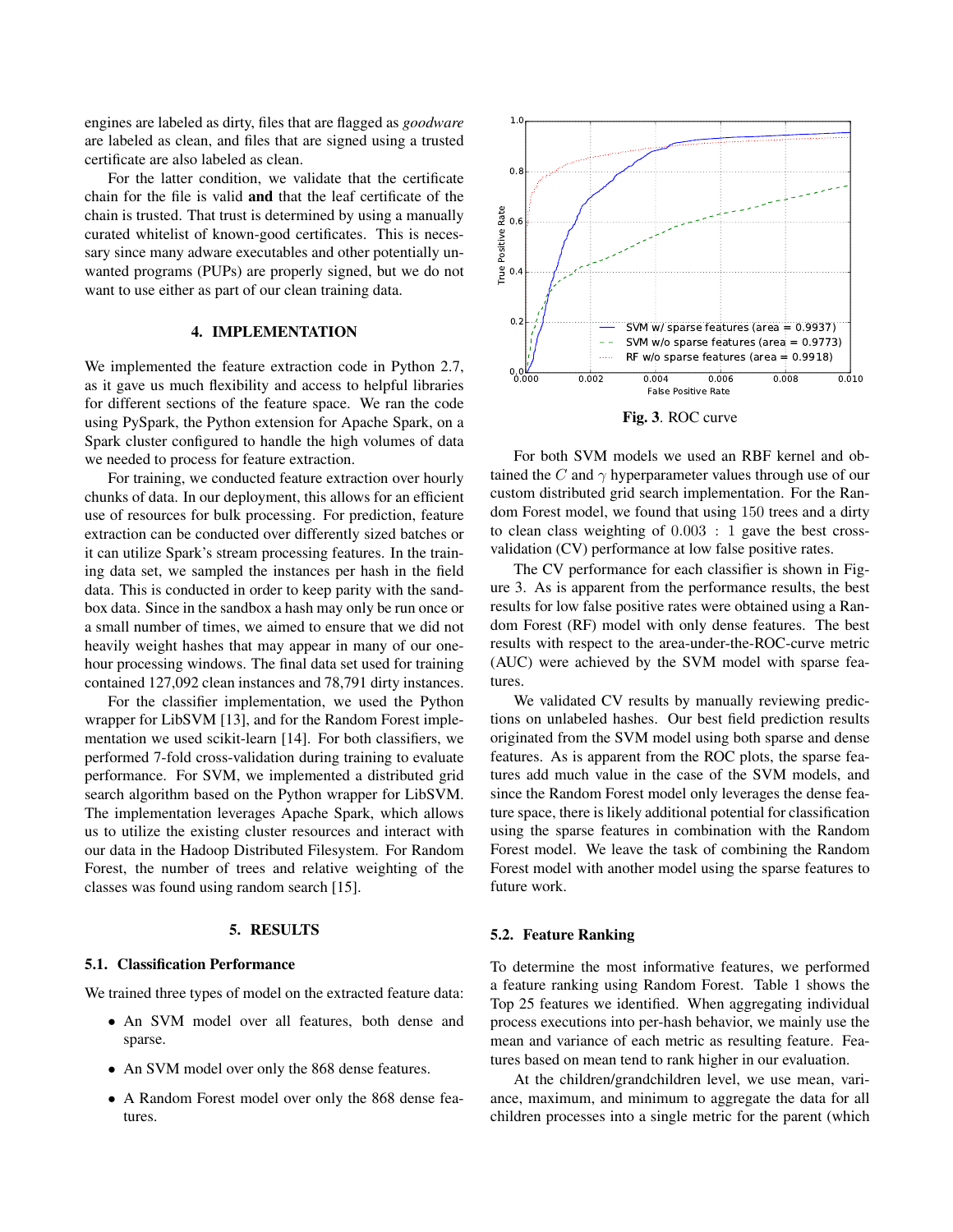| Rank           | Feature                                                                               | Metric   |
|----------------|---------------------------------------------------------------------------------------|----------|
| 1              | Mean: fraction of vowels in names of written files                                    | 0.028437 |
| $\overline{2}$ | Mean: number of files deleted                                                         | 0.019688 |
| 3              | Mean: length of second level domain in DNS requests                                   | 0.017953 |
| 4              | Mean: length of names of written files                                                | 0.017675 |
| 5              | Mean: fraction of non-letter characters in names of written files                     | 0.016428 |
| 6              | Mean: fraction of digits in names of written files                                    | 0.014585 |
| 7              | Mean: fraction of vowels in DNS names looked up                                       | 0.013168 |
| 8              | Mean: length of DNS names looked up                                                   | 0.011869 |
| 9              | Mean: number of TCP connections to port 80                                            | 0.011654 |
| 10             | Mean: fraction of vowels in second level domain in DNS requests                       | 0.011223 |
| 11             | Mean: number of registry value updates to auto-start extensibility points             | 0.010596 |
| 12             | Mean: maximum length of command line parameters of spawned children and grandchildren | 0.010152 |
| 13             | Variance: fraction of vowels in names of written files                                | 0.010063 |
| 14             | Variance: fraction of non-letter characters in names of written files                 | 0.009658 |
| 15             | Mean: average length of command line parameters of spawned children                   | 0.009638 |
| 16             | Mean: minimum length of command line parameters of spawned children                   | 0.009363 |
| 17             | Mean: minimum length of command line parameters of spawned children and grandchildren | 0.009280 |
| 18             | Variance: fraction of digits in names of written files                                | 0.009269 |
| 19             | Mean: count of connections to non-private IPs                                         | 0.009248 |
| 20             | Mean: average length of command line parameters of spawned children and grandchildren | 0.009087 |
| 21             | Mean: maximum length of command line parameters of spawned children                   | 0.008672 |
| 22             | Mean: number of executables or scripts written                                        | 0.008311 |
| 23             | Mean: number of labels in DNS names looked up                                         | 0.008193 |
| 24             | Variance: length of names of written files                                            | 0.007572 |
| 25             | Mean: number of PE files written to temporary directories                             | 0.007485 |

Table 1. Feature ranking of Top 25 dense features using Random Forest

then again is aggregated using mean or variance as described in the last paragraph). The feature ranking shows that for informative features the classifier can make use of multiple aggregation techniques. For example, multiple variations of the command line length metric made it into the Top 25.

#### 6. DISCUSSION

Since being deployed, the SVM model has shown good performance in the field and has been able to identify a number of malware specimens that have evaded signature-based AV at the time of their observed execution.

Valkyrie's focus on the first 100 seconds of execution means that it can react quickly, cull incoming data early to reduce computational cost in the cloud, and its training data can be augmented with sandbox data without introducing artifacts. However, it also allows malware to evade detection by delaying malicious activity. There are a number of malware families that employ this delayed activity tactic with the intent of avoiding detection of traditional sandbox-based techniques, which means these families are generally not targeted by Valkyrie. As compensation, our approach is to stack various classifiers to operate over different timeframes, which allows us to make multiple speed/effectiveness trade-offs.

A fair amount of the raw data is comprised of high-level non-security specific events. As part of this work we have shown that this type of data can be used for malware classification purposes given a sufficient amount of incoming raw data. On the one hand, our ability to get raw data from a large sensor footprint comprised of heterogeneous environments has been instrumental. On the other hand, once all data is collected, a scalable computational framework is required since all computation is now centralized. Using Apache Spark for feature extraction over raw data has allowed us to quickly express complex data flows (which is critical when doing feature engineering research) while being able to easily scale out to real-world data sizes.

The cloud-based classification model has also allowed us to impose minimal requirements on endhosts. Since data from many machines is aggregated, an individual machine does not need to provide high fidelity data. Instead, we are able to compensate by utilizing a higher event volume across the whole population.

#### 7. CONCLUSION

In this paper we have presented a novel classification system for identifying malicious Portable Executable files based on